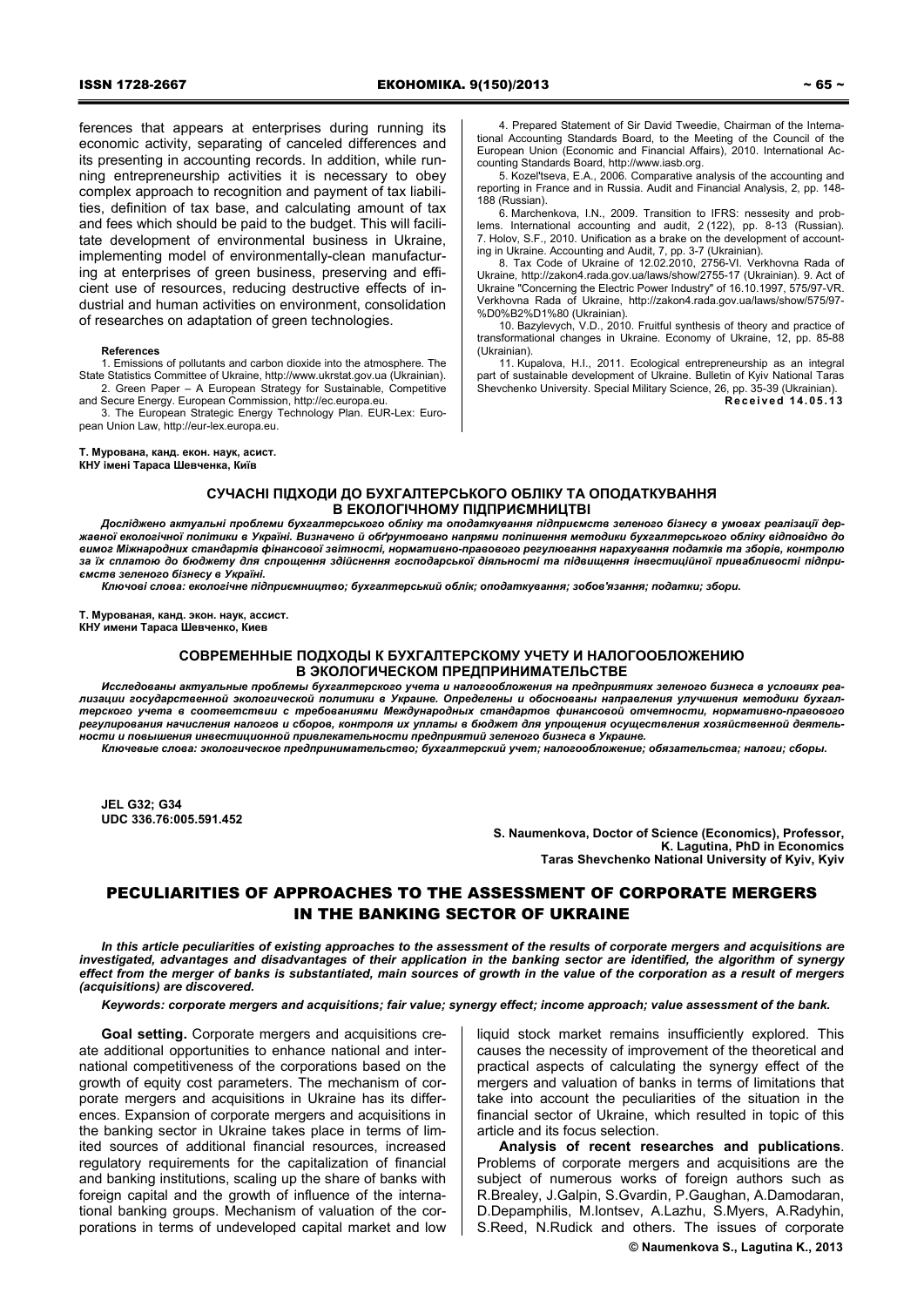mergers and acquisitions in the financial and banking sectors are reflected in the researches of Ukrainian scientists such as: V.Bazylevych, V.Balitska, I.Blanc, Z.Vasylchenko, V.Geyets, N.Hrapko, V.Mishchenko, V.Nesterenko, G.Palamarchuk, O.Tereschenko and others. Emphasizing the importance of the scientific researches carried out on this subject, it should be noted that a number of theoretical and practical issues have not yet found a solution or remain debating and require further study. Thus, scarcely explored is the question of the selection of approaches to the calculation of the discount rate during corporate mergers and acquisitions in terms of undeveloped capital market, developing limitations in assessing the value of the corporation, the calculation of synergy effect of the merger of banks in Ukraine. These resulted in selection of the topic and focus of the research.

**The aim** of this work is to deepen theoretical basics of assessment of the market value of banks in the process of merger.

**Results.** In 2011, the market for corporate mergers (acquisitions) in Ukraine was equal to 4.75% of GDP compared to 2.21% in 2006. During the research it was found that taking into account the positive role of the concentration agreements to modernize the national economy the market for corporate mergers (acquisitions) should be not less than 10% of GDP. Among the largest mergers and acquisitions in the banking sector of Ukraine the following should be mentioned: acquisition by Russian "Vnesheconombank" 75% of stocks of Ukrainian Bank "Prominvestbank" worth 1.08 billion US dollars in 2008; acquisition in 2008 of 100% shares of "Pravex Bank" Ltd. by Italian Intesa Sanpaolo SpA for 750 million US dollars. It should be noted that before 2008 Ukrainian banks could be sold for 3-5 capitals, and in the midst of the crisis, banks actually were given for the debt, as in case with "Prominvestbank" [1].

Negative impact on the development of corporate mergers and acquisitions in Ukraine is carried out by the following factors:

• lack of large attractive investment corporations;

 undeveloped capital market and the complexity of determining the market value of corporations in the absence of quoted shares;

• the low liquidity of the securities;

 low level of development of the market of public offering of shares (IPO);

 $\bullet$  limited sources of funds for mergers (acquisitions);

 non-transparency of the corporate ownership structure and asymmetry of information;

high cost of debt, which limits access to bank financing.

Corporation valuation is based on the application of the following concepts, including:

Fair value – a certain legalized standard value;

 Residual value – the amount that could be gained from the sale of assets (in case of common or compulsory liquidation);

 $\bullet$  Investment value – the value of the company for a specific buyer / investor, taking into account the estimated synergy effect of combining of two companies.

To assess the value of the corporation traditionally three main approaches are used: income, property (cost) and comparative [2, p. 71]. Advantages and disadvantages of these approaches in the valuation of the results of mergers (acquisitions) in the banking sector are presented in Table 1.

*Table 1.* Advantages and disadvantages of approaches for the valuation of corporate value as a result of mergers (acquisitions) **in the banking sector of Ukraine** 

| Approach                       | <b>Theoretical</b><br>background                        | Peculiarities of application and<br>methods                                                                                                                                                                                             | <b>Disadvantages</b>                                                                                                                                                                                                                                                                                                                                                                                                                                                                                      |  |  |
|--------------------------------|---------------------------------------------------------|-----------------------------------------------------------------------------------------------------------------------------------------------------------------------------------------------------------------------------------------|-----------------------------------------------------------------------------------------------------------------------------------------------------------------------------------------------------------------------------------------------------------------------------------------------------------------------------------------------------------------------------------------------------------------------------------------------------------------------------------------------------------|--|--|
| Income<br>approach             | The theory of<br>time value of<br>money                 | Valuation based on a comparison of<br>future earnings to the costs taking into<br>account the factors of time and risk.<br>Main methods:<br>- direct income capitalization<br>- indirect income capitalization                          | The complexity of forecasting the expected cash flows.<br>The value of the discount rate substantially affects the results of<br>the calculations.<br>For low-profit or unprofitable corporations the application of the<br>method is limited.<br>Failure to accurately incorporate market expectations of investors<br>in terms of undeveloped capital market.<br>Possibility of an error in the absence of accurate data on the type<br>of distribution of random variables.                            |  |  |
| Property<br>(cost)<br>approach | The theory of<br>the accumu-<br>lation of net<br>assets | Valuation of the corporation in view of<br>the costs incurred<br>Main methods:<br>- direct regeneration;<br>- replacement;<br>- accumulation of assets;<br>- the present value of the estimated<br>result of the liquidation of assets. | Significant differences between the book and market values of<br>the corporation as a result of the effects of inflation, changes in<br>market conditions, accounting methods used.<br>The necessity of constant adjustment of the balance.<br>High probability of an error in assessing corporations with com-<br>plex capital structure.                                                                                                                                                                |  |  |
| Compara-<br>tive<br>approach   | The theory of<br>market<br>counterparts                 | Valuation based on comparisons with<br>similar entities or with share prices of<br>such corporations.<br>Main methods:<br>- market agreements<br>- sales comparison                                                                     | Difficulties in accurate determining of the amount of premium for<br>the elements of controls for full or controlling interest.<br>No equivalent substitute with similar properties.<br>No representative statistical sample to compare individual coun-<br>terparts.<br>Failure to use by corporations with variable cash flows.<br>The necessity of valuation with criterion of "sufficient distance"<br>("arm's length" criteria).<br>Difficulties to ensure adequate transparency of the information. |  |  |

*Source: developed by the authors* 

In accordance with International Financial Reporting Standards (IFRS) assets and liabilities of companies should be reflected with their fair value [3]. International Valuation Standards interpret the concept of "fair value" as a certain amount by which interested and knowledgeable parties of the agreement may pay for obligations or pay the

equity. In assessing the fair value all assets of the company are divided into specialized and non-specialized, relevant and non-core. Assessment of fair value in agreements of corporate mergers (acquisitions) is one of the tools to increase capitalization of the companies as it allows to properly consolidate the assets.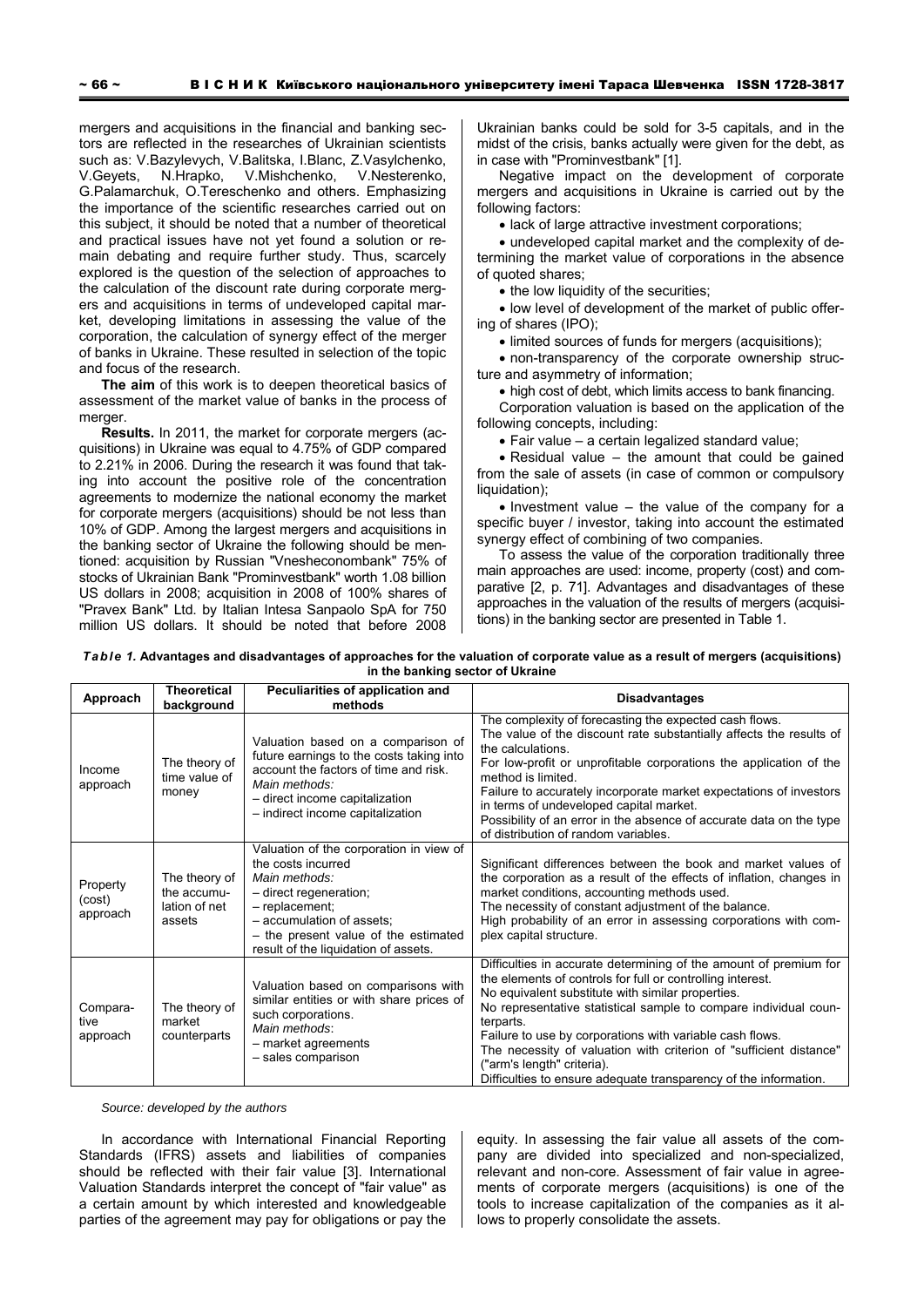Selection of calculation methods depends on the belonging of an asset to a specific group. The main components of the financial valuation of the company with fair value while performing mergers (acquisitions) are shown in Fig. 1.

The residual value is the value that company owners can receive on liquidation of the company and in separate sale of its assets. Evaluation of the liquidation value of the company is carried out in the following cases: the company is in a state of bankruptcy or has serious doubts about its ability to remain an active company, and at a time when the cost of liquidation may be higher than in continuation of a company. The liquidation value of a company is calculated by deducting from the adjusted value of all assets the balance amount of current costs associated with the liquidation of the company and the value of all liabilities.

Regarding investment costs, it cannot be lower than market value. Investment value by definition must be greater than the market value, which may be primarily due to synergy effect between this company and other business assets of the investor.

In comparative approach the major criterion is criterion of "sufficient distance" ("arm's length" criteria), according to which in realization of mergers (acquisitions) the companyacquirer and the company-seller act independently of each other and have no other relationships with each other. Compliance with this criterion means that none of the interested parties can exert pressure on the other, and their relationships on the current transaction are determined only on market principles [4, p. 127].

In the process of company's valuation and in practice using a number of different multipliers, which are often divided as follows:

1) actual: those in the denominator of which is the actual rate (sales in units, etc.)

2) financial:

– Balance – are determined according to the balance sheet:

"Price / book value of assets" (P / BVA);

"Price / book value of capital" (P / BVC)

"Price / net assets value" (P / NAV)

"Price / value of fixed assets (buildings, machinery and equipment)" (P / PP & E)

"Price / replacement cost of net assets" (so-called multiplier "q-Tobin") and so on.

– Income – are calculated according to the income statement:

"Price / sales" (P / S),

"Price / profit from sales" (P / Sales and Margin or P / EBIT)

"Price / profit before tax, interest and amortization" (P / EBITDA)

"Price / net income" (P / E)

"Price / cash income" (P / Cash earnings),

"Price / net cash flow from operating activities" (P / OpFSF)

"Price / net cash flow" (P / FCF),

"Price / dividends" (P / DIV) and others.



**Fig. 1. The main components of the financial valuation** 

**of the fair value of newly created company as a result of merger (acquisition)** 

*Source: developed by the authors* 

The main sources of growth in value of the new company as a result of the merger (acquisition) are presented in table 2. Efficiency of an agreement in these conditions is determined by the total change in value due to the influence of all sources.

*Т аble 2.* **The sources of growth in value of corporation as a result of the mergers (acquisitions)**

| <b>Key figures</b>                         | The sources of growth in value                           |                                              |  |  |  |  |  |  |
|--------------------------------------------|----------------------------------------------------------|----------------------------------------------|--|--|--|--|--|--|
| VA (Value Added) – changes in value of     | Acquisition of "undervalued assets"                      | Synergy                                      |  |  |  |  |  |  |
| the company as a result of an agreement;   |                                                          |                                              |  |  |  |  |  |  |
| FV (Fair Value) - fair market value of the | $VA = FV - MV$                                           | $VA = PV$ of Synergy                         |  |  |  |  |  |  |
| company;                                   | Additional factors, which influence on increase in value |                                              |  |  |  |  |  |  |
| MV (Market Value) – market price           | Management state of the acquired company                 | Operational and financial economies of scale |  |  |  |  |  |  |
| of specific agreement;                     | Favorable (unfavorable) market conditions                | Reduction of financial risks through         |  |  |  |  |  |  |
| PV of Synergy - present value              |                                                          | diversification and vertical integration     |  |  |  |  |  |  |
| of synergetic cash flows, which arise as   | The level of information distribution between            | Tax effect                                   |  |  |  |  |  |  |
| a result of mergers and acquisitions       | market participants                                      |                                              |  |  |  |  |  |  |

*Source: developed by the authors*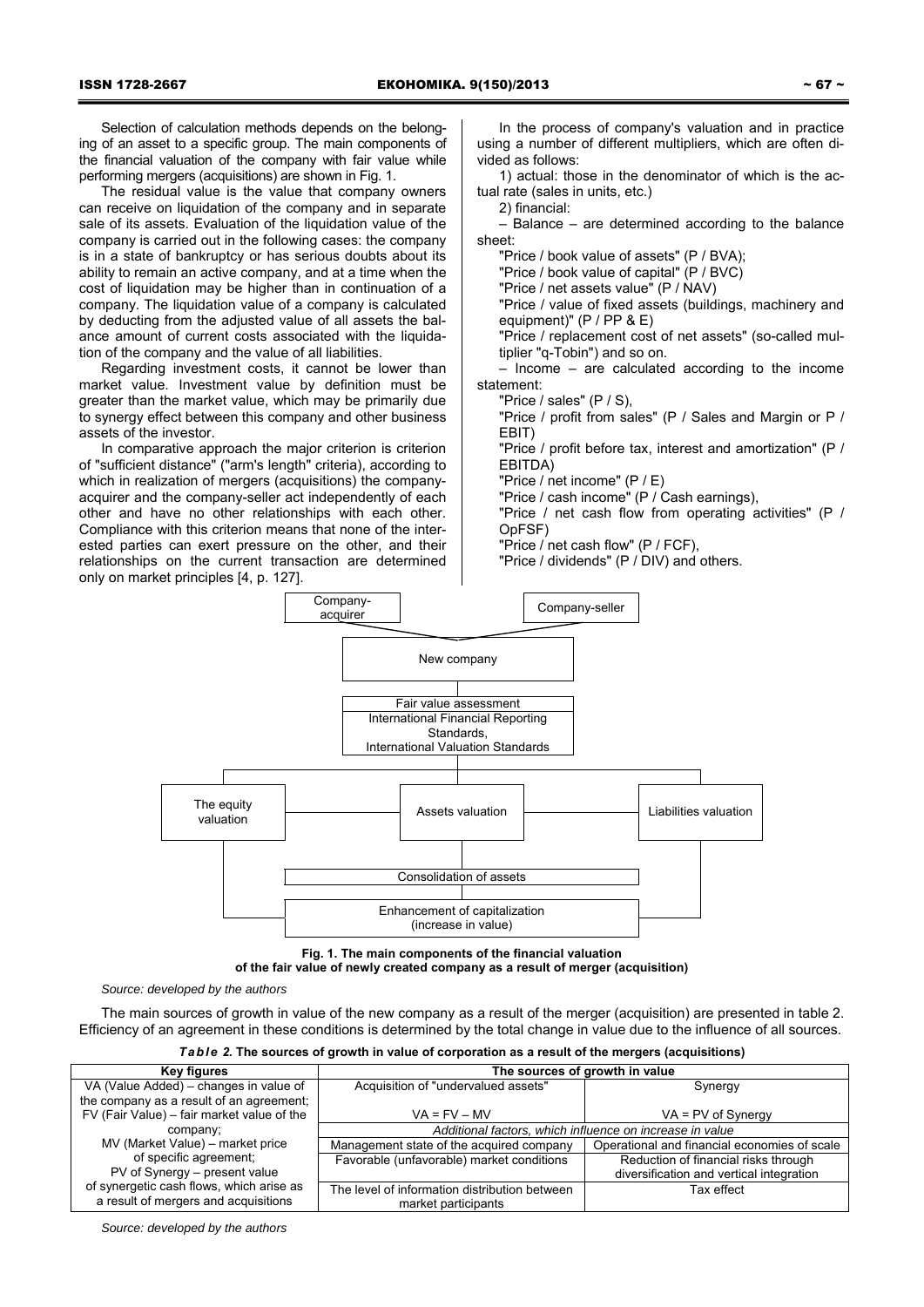The influence of each of the two determined sources to the cost of companies can be negative (VA<0). An example of this may be a merger (acquisition) of companies with anergy (negative synergy). For example, during periods of adverse conditions of the stock markets, if it will be necessary to sale the company in a short time, the transaction price may be less than fair market value [5, p. 211].

A prerequisite for reliable assessment of changes in the value of the corporation as a result of the merger (acquisition) is the appropriate level of capital market development. In terms of expansion of the stock market an important source of growth in the value of the bank through the merger (acquisition) is an opportunity to buy assets undervalued by the market at any given point of time.

The experience of developed stock markets suggests the feasibility of using options in agreements of mergers and acquisitions. In contrast to Ukraine, in foreign practice, this derivative is widely used as a tool of the mechanism of corporate mergers (acquisitions).

In assessment of the value of banks that are part of international banking groups it is necessary to evaluate the foreign exchange risks, taking into account peculiarities of national legislation regulating property relationships, foreign investments and capital outflow [6, p. 84]. An important issue here is the accounting of currency exchange rates.

During the research it was found that for assessment of synergy effect of mergers in the banking sector it is more beneficial to use income approach, combined with the projected financial statement method (Table 3).

*Т аble 3.* **The algorithm for evaluation of banks' mergers by applying the income approach, combined with the method of projected financial statement** 

| Nº stage | Description of the stage                                                                                                                              |  |  |  |  |  |  |
|----------|-------------------------------------------------------------------------------------------------------------------------------------------------------|--|--|--|--|--|--|
|          | Grouping of assets                                                                                                                                    |  |  |  |  |  |  |
| 2        | Determination of the proportion of certain groups of assets in the balance sheet total                                                                |  |  |  |  |  |  |
| 3        | Grouping of liabilities                                                                                                                               |  |  |  |  |  |  |
| 4        | Determination of the proportion of certain groups of liabilities in the balance sheet total                                                           |  |  |  |  |  |  |
| 5        | Grouping of revenues by the areas of their receiving                                                                                                  |  |  |  |  |  |  |
| 6        | Determination of the proportion of certain groups of revenues in total revenue                                                                        |  |  |  |  |  |  |
|          | Grouping of expenses by the areas where incurred                                                                                                      |  |  |  |  |  |  |
| 8        | Determination of the proportion of certain groups of expenses in total expenses                                                                       |  |  |  |  |  |  |
| 9        | Receiving other inputs and assumptions                                                                                                                |  |  |  |  |  |  |
| 10       | Calculation of the estimated values of the profitability measures by the areas of investments                                                         |  |  |  |  |  |  |
| 11       | Calculation of the estimated value of passive operations by sources of funds (taking into account additional assumptions)                             |  |  |  |  |  |  |
| 12       | Development of the estimated structure of liabilities (by separate items) and fund of statutory provisions                                            |  |  |  |  |  |  |
| 13       | Assessment of the estimated values of interest income (calculation of earnings gain and income from investments)                                      |  |  |  |  |  |  |
| 14       | Development of the estimated balance sheet of banks by assets and determination the balance sheet total (by summarizing<br>of the individual figures) |  |  |  |  |  |  |
| 15       | Calculation of the estimated values of interest expenses                                                                                              |  |  |  |  |  |  |
| 16       | Calculation of the estimated values of net income, income tax, net income and dividends                                                               |  |  |  |  |  |  |
| 17       | Calculation of the estimated values of net cash flow (NCF) and discounted cash flow (DCF) for the next five years                                     |  |  |  |  |  |  |
| 18       | Assessment of banks' present value (PV) in post-forecast period                                                                                       |  |  |  |  |  |  |
| 19       | Ensuring comparability of conditions on reporting dates (taking into account the impact of macroeconomic factors influencing                          |  |  |  |  |  |  |
|          | the rate of discounting of cash flow)                                                                                                                 |  |  |  |  |  |  |
| 20       | Evaluation of synergy effect of the realization of merger of the banks                                                                                |  |  |  |  |  |  |

*Source: developed by the authors on the basis of [7, p. 246]* 

The subject matter of the method of the projected financial statement that is widely used in corporate financial planning, is to predict financial needs (results) based on forecast of the financial statements.

The relationship of strategic consequences related to corporate restructuring and current financial planning is provided in the realization of the following major tasks:

– *formalization of strategic objectives of the corporation's development* in respective financial terms (such as: BV, SALES, NP, GP, ROA, ROE, CIF, COF, etc.).

– *Streamlining of financial information* in accordance with the requirements for the disclosure to different groups of interested parties, which is reflected in respective financial plans and reports;

– *Determination of financial conditions and assumptions required for the long-term and short-term financial solutions;* 

*– Adjustments of financial plans* in the process of implementation of strategic objectives related to the merger, coordination of relationships with other entities that are part of the banking group.

The calculation procedure of the bank's value through the application of these approaches includes the following stages:

– generation of the base of input data and determination of assumptions;

– development of the estimated structure of liabilities and calculation of estimated values of individual components of revenues and expenses of the bank;

- determination of the bank's balance sheet total;
- calculation of net cash flow;
- calculation of the value of the bank;
- calculation of synergy effect.

On the basis of these approaches the evaluation of the merger of two Ukrainian banks was performed: PJSC "First Ukrainian International Bank" (hereinafter – the Bank 1) and JSC "Dongorbank" (hereinafter – the Bank 2), the merger of which took place in July 2011. The merger of banks was carried out by increasing of the share capital and issue of shares of the Bank 1 in the amount of registered share capital of the Bank 2. The terms and conditions of the exchange of shares of these banks were also approved. The input information base for the calculation is public data sources, including annual reports of banks, the NBU data and financial statements of banks in Ukraine, data of news agencies and stock traders.

The approach applied involves a separate calculation of the value of banks on reporting dates before merger (as of 01.01.2011) and after (as of 01.01.2012). Obligatory condition of the results of the banks' valuation recognition is to ensure comparability of conditions on the reporting dates, which takes into consideration macroeconomic factors influencing the discounting rate of the cash flow.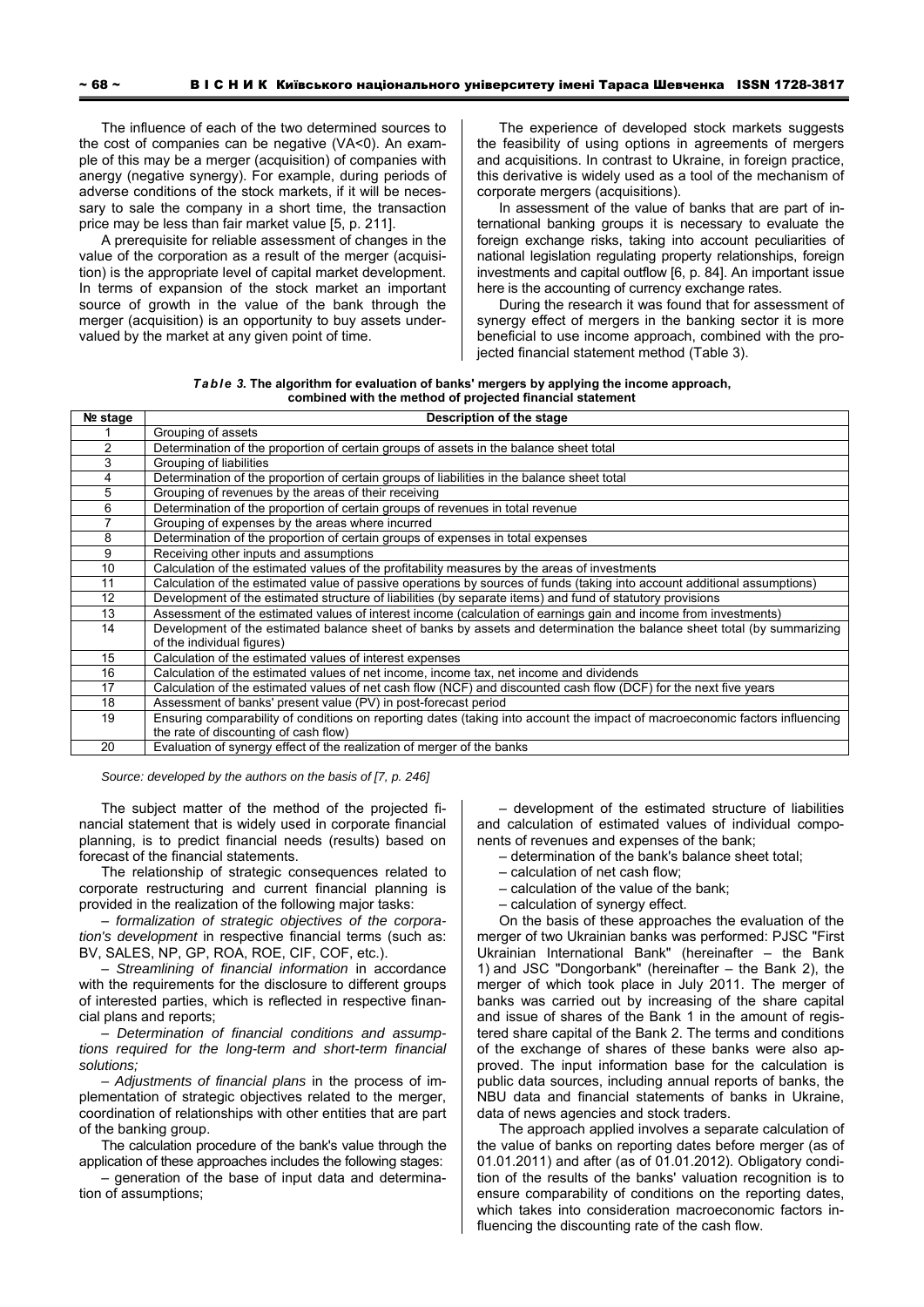The income approach applied to valuation of banks provided cash flow forecast for the next five years, followed by consideration of value in post-forecast period. In the text and in calculation tables for the relevant years of forecasting reference characters  $t = 1, 2, 3, 4, 5$  were used as corresponding years indicated above.

To the other input data and assumptions the estimated values of profitability and values of certain items of assets and liabilities on the relevant date were considered. They were determined based on actual bids of placed and attracted resources, expert opinions about future changes in interest rates on the world financial market in general and in Ukraine by years of forecasting. Additionally the size of banks, the actual structure of assets and liabilities, goodwill, risk, changes in the activities etc. were taken into account.

Important was forecasting of banks' liabilities growth, which subsequently was used to determine their future revenues and expenses. Additional assumptions used in the valuation of banks are listed in Table 4.

| Table 4. Additional assumptions used in the valuation of banks |  |
|----------------------------------------------------------------|--|
|----------------------------------------------------------------|--|

| N <sub>2</sub> | <b>Assumption</b>                                                                                      | Value                                                             |
|----------------|--------------------------------------------------------------------------------------------------------|-------------------------------------------------------------------|
| 1.             | Growth rate of the administrative and other operational expenses                                       | 5.0%                                                              |
| 2.             | Allocation rate to the statutory provisions' fund for the entire forecast period                       | 2.5%                                                              |
| 3.             | The structures of revenues and expenses are the same                                                   | Do not change                                                     |
| 4.             | Duration of the portfolios                                                                             | Is not taken into account                                         |
| 5.             | Increase in assets and liabilities                                                                     | Evenly over the forecast periods                                  |
| 6.             | The structure of assets                                                                                | Do not change                                                     |
| 7.             | Income tax                                                                                             | 25.0%                                                             |
| 8.             | Share of net profit paid as dividends                                                                  | 100,0%                                                            |
| 9              | Interval of the cash flow forecasting                                                                  | Five years                                                        |
| 10             | The discount rate                                                                                      | Profitability of debt securities of the<br>bank which is assessed |
| 11             | Merger of banks were conducted by increasing of the share capital and issue of shares by<br>the Bank 1 | In the amount of the registered<br>share capital of the Bank 2    |

*Source: developed by the authors* 

At the second stage of calculations on the basis of projected financial statement method the estimated structure of liabilities was developed and estimated values of individual components of banks' revenues and expenses were calculated.

Cash flow  $(CF_t)$  is formed as the sum of three components: net income, allocations to statutory provisions' fund and the value of depreciation charges (for t-th period). In Table 5 the results of calculations of banks' projected cash flows are shown.

| Table 5. Estimated values of net cash flows (NCF) of the banks, thous. UAH |  |  |  |  |  |  |  |  |  |  |  |  |
|----------------------------------------------------------------------------|--|--|--|--|--|--|--|--|--|--|--|--|
|----------------------------------------------------------------------------|--|--|--|--|--|--|--|--|--|--|--|--|

| Fiaure                   | t=1      | $t=2$    | $t = 3$  | $t = 4$  | t=5       |
|--------------------------|----------|----------|----------|----------|-----------|
| NCF (Bank 2): 01.01.2011 | 76333.0  | 89420.0  | 125853.0 | 154873.0 | 185079.0  |
| NCF (Bank 1): 01.01.2011 | 485837.0 | 555133.0 | 579597.0 | 626013.0 | 683987.0  |
| NCF (Bank 1): 01.01.2012 | 825005,0 | 865298.0 | 899381.0 | 985990,0 | 1085947.0 |

*Source: developed by the authors* 

Assessment of banks was held on the basis of determination of discounted cash flows with adding the banks' present values in post-forecast period (PV).

In case of applying the income approach to the bank's valuation it is most appropriate to determine the discount rate on the basis of market data. As the discount rate, profitability of debt securities of the assessed bank can be used, in particular the profitability of eurobonds. This implies the fact that the expected return of business for shareholders cannot be higher than the market estimate of such return by foreign investors.

As of 01.01.2011 and 01.01.2012 on the Swiss stock exchange in circulation were coupon Eurobonds of the Bank 1, profitability of which on 01.01.2011 was 11.00%, and on  $01.01.2012 - 17.05%$ . Taking into account the fact that for both banks the owner is the same, using a discount rate on 01.01.2011 in size of 11,00% to the assessed banks is considered to be correct.

The assessment of the bank's present value in postforecast period (PV) was carried out as follows:

$$
PV = \frac{CF_{t^*} \times (1+g)}{(r-g) \times (1+r)^{t^*+1}}
$$
 (1)

where:  $CF_t$  – cash flow for the year t;  $t^*$  – number of the latest year of the forecast; *g* – the value of revenue growth in postforecast period (excepted by the experts at 2% level).

The total value of the bank (V) was calculated by the formula 2:

$$
V = \sum_{t=1}^{5} \frac{CF_t}{(1+r)^t} + PV \tag{2}
$$

Based on calculations using the standard MS Excel functions the values of the assessed banks on specified dates were obtained. These values are listed in Table 6.

|                |                                                           | <b>Figures' values</b> |                                              |                                              |                          |  |  |
|----------------|-----------------------------------------------------------|------------------------|----------------------------------------------|----------------------------------------------|--------------------------|--|--|
| N <sub>2</sub> | Merger objects                                            |                        | In macroeconomic conditions as of 01.01.2011 | In macroeconomic conditions as of 01.01.2012 |                          |  |  |
|                |                                                           | Discount rate, %       | Market value, thous. UAH                     | Discount rate, %                             | Market value, thous. UAH |  |  |
|                | Bank 2                                                    | 11.00                  | 1566662,0                                    | 16.34                                        | 913905,0                 |  |  |
| 2              | Bank 1 (before merger)                                    | 11.00                  | 6274789,0                                    | 16.34                                        | 3820581,0                |  |  |
| ົ              | Bank 1 (after merger)                                     | 11.71                  | 9204450.0                                    | 17.05                                        | 5778591,0                |  |  |
| 4              | Synergy effect as a result<br>of the merger (acquisition) |                        | 1362999.0                                    |                                              | 1044105.0                |  |  |

*Тable 6.* **Synergy effect from the merger of banks, thous. UAH** 

*Source: developed on the basis of calculations [8]*